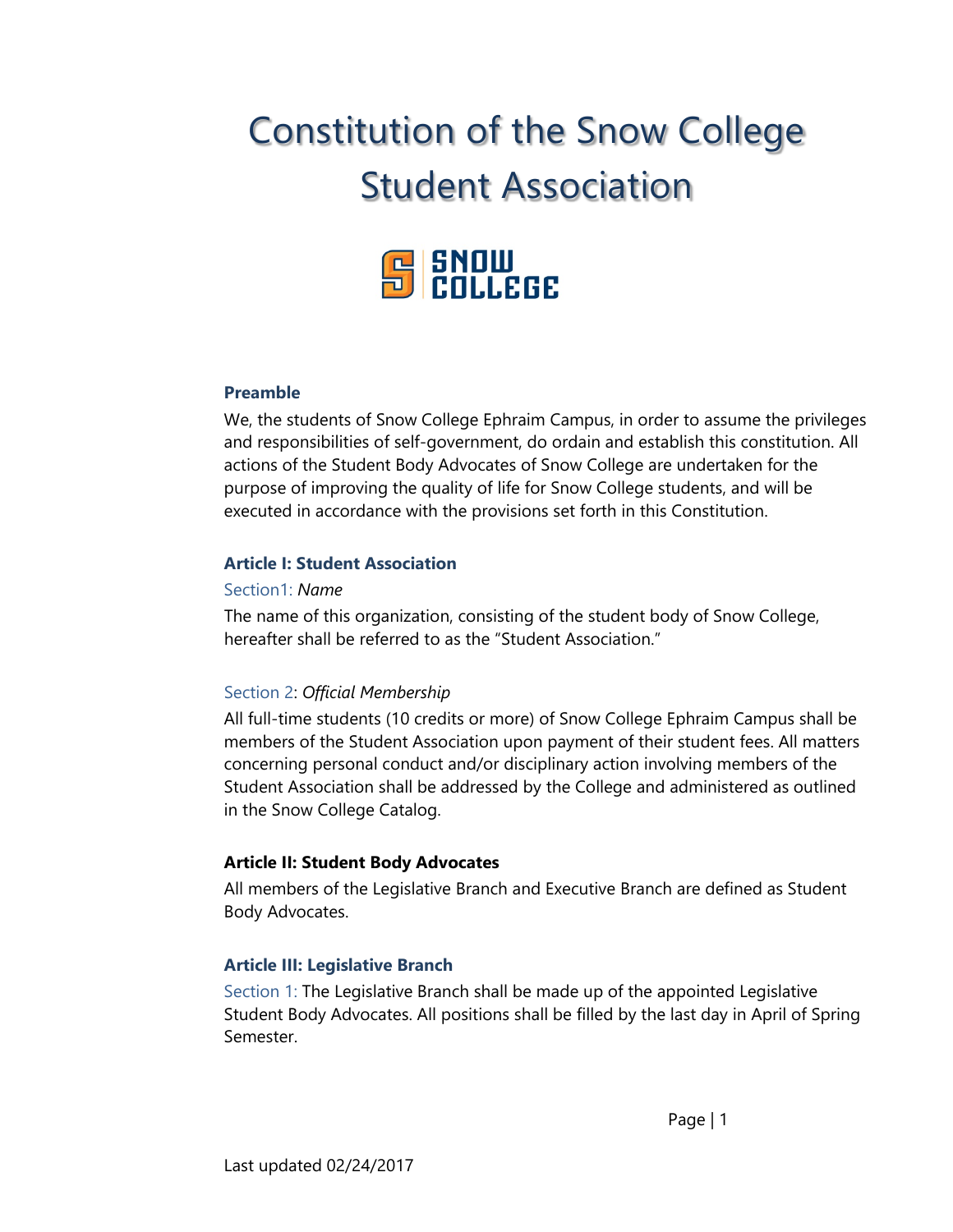Section 2: The faculty and/or administration shall be represented with a nonvoting member on the Legislative Branch to serve as an advisor. This shall be the Director of Student Life or a Student Life staff member as assigned.

Section 3: The Legislative Student Body Advocates will elect a Legislative Lead. It shall be the duty of the Legislative Lead of the Legislative Branch to preside at all meetings, to authorize by signature all bills, orders and proceedings of the Legislative Branch. He/she will serve as a voting member of the Legislative Branch.

Section 4: A quorum is needed to conduct and vote on any formal Student Association Legislative business. A majority of the Legislative Branch shall constitute a quorum.

Section 5: The Student Body Executive Assistant shall be assigned as Secretary to the Legislative Branch. The Secretary shall act in a nonvoting role and shall be responsible for keeping and preserving accurate records of the proceedings of the Legislative Branch including a record of the budget and minutes from all meetings.

Section 6: Legislative Student Body Advocates will be assigned other duties as listed in their individual Student Body Advocate Leadership contracts.

#### Section 7: *Legislative Branch Functions/Duties*

- A. The Legislative Branch shall act upon bills brought forth by the administration or any member of the Student Association.
- B. The Legislative Branch shall pass budget bills. They shall approve all "line item" budgets for the following year before July  $1<sup>st</sup>$ . In case of a veto of the budget, and when differences cannot be quickly worked out, a compromise committee shall be formed. This committee shall be comprised of two representatives of the Legislative Branch and two representatives of the Executive Branch. All compromise committee budget resolutions must be honored by the Legislative Branch.
- C. The Legislative Branch shall have the power to investigate the use of all appropriations made by the Student Body Advocates "line item" allocations.
- D. The Legislative Branch shall have the power to establish committees or other appendages to assist in its legislative functions.
- E. The Legislative Branch shall have the power to submit any proposed amendment to this constitution if approved by a two-thirds vote to the Student Association.
- F. The Legislative Branch may enact budget proposals from the Executive Branch.
- G. The Legislative Branch will convene at least once per month.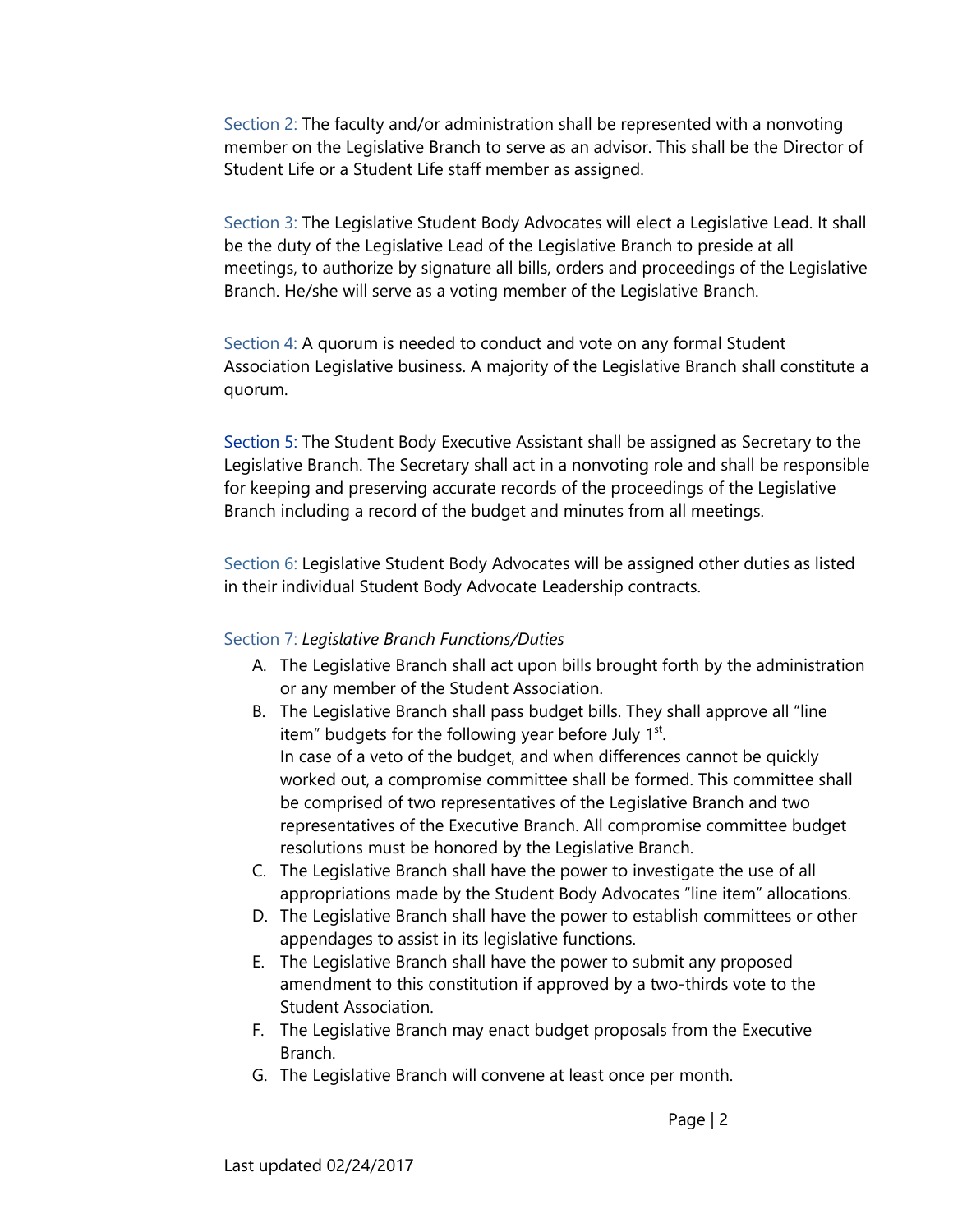H. All members of the Legislative Branch will attend the regularly scheduled Student Body Advocate team meeting.

Section 8: All meetings of the Legislative Branch are open to the Student Association unless voted closed by a two-thirds majority.

Section 9: All Legislative Branch records are open to inspection by the Administration of Snow College or by any member of the Student Association.

Section 10: All non-budget bills shall be enacted when passed by a majority vote of the Legislative Branch and upon signature by the Student Body President. If the Student Body President does not approve of the action taken by the Legislative Branch, he/she may return the bill to the respective parties with his/her objections. If, after further consideration, the Legislative Branch shall again pass the bill, this time by a two-thirds vote, it shall then be enacted. Should the Student Body President not sign a bill, and not return it within ten school days of receipt, the bill shall automatically become enacted. All enacted bills must be kept on file in the Student Life Office.

Section 11: The Legislative Branch shall have the power to either call for general elections or make appointments to fill vacancies within the Legislative Branch within four weeks of the vacated position. An appointment to fill a vacancy requires a twothirds vote by the Legislative Branch.

Section 12: The Legislative Branch shall be responsible for reviewing proposals and shall allocate monies according to the guidelines established in the Snow College Club Handbook.

# **Article IV: Executive Branch**

Section 1: The Executive Branch shall consist of the Student Body President, Student Body Vice President, Executive Assistant and all other appointed Student Body Advocates. Appointments shall be made by a consensus of the incoming President and Vice President in collaboration with the Director of Student Life and/or Student Life staff member as assigned. These offices shall be filled by the last day in April of Spring semester.

Section 2: The faculty and/or administration shall be represented with a nonvoting member on the Executive Branch to serve as an advisor. This shall be the Director of Student Life and/or a student life staff member as assigned.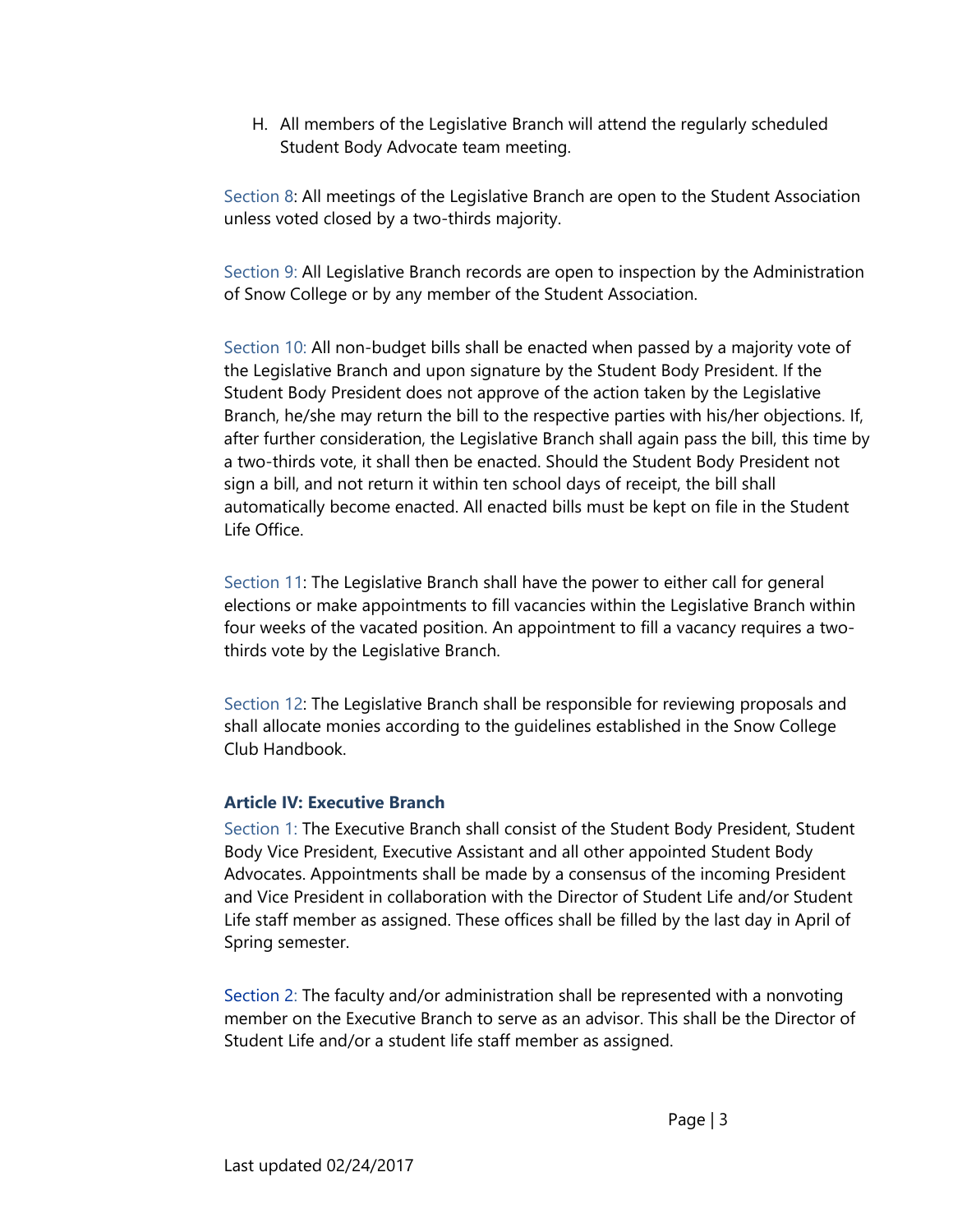Section 3: It shall be the duty of the Student Body President to convene and preside at all meetings of the Executive Branch, to authorize by signature all enacted bills, orders and proceedings of the Student Association. S/he shall, with the Director of Student Life oversee the budget of the Student Government. S/he shall be the official representative to various boards, committees and councils on or off campus. S/he may convene the Legislative Branch in a special session whenever the need arises.

Section 4: It shall be the duty of the Vice President to substitute for the Student Body President during absence or disabilities. During an extended absence the Vice President will be the acting President until the President returns to the campus. The Vice President will keep and preserve accurate event records. The Vice President will oversee all aspects of the Student Body Advocate election each spring. The Vice President may be assigned to special committees as assigned. The Vice President will serve as the campus ombudsman for the Student Association.

Section 5: The Student Body Executive Assistant shall be assigned as a secretary to the Executive Branch. The secretary shall act in a voting role and shall be responsible for keeping and preserving accurate records of the proceedings of the Executive Branch including a record of the budget and minutes from all meetings.

#### Section 6: *Executive Branch Functions/Duties*

- A. The Executive Branch shall serve as an advocacy committee for the Student Association.
- B. The Executive Branch shall assess student satisfaction.
- C. The Executive Branch works to enhance the quality of student life at Snow College by providing a variety of activities and other involvement opportunities.
- D. The Executive Branch shall serve on committees as assigned in their individual leadership contracts.
- E. The Executive Branch shall propose major budget amounts and allocation(s) for the upcoming school year led by the Student Body President under the advisement of the presidency and the Director of Student Life and Leadership and shall present it to the Legislative Branch for action. This will be completed by the 1st day of July.

In case of a veto, and when differences cannot be quickly worked out, a compromise committee shall be formed. This committee shall be comprised of two representatives of the Legislative Branch and two representatives of the Executive Branch. All compromise committee budget resolutions must be honored by the Legislative Branch.

- F. The Executive Branch may propose budget amendments for Legislative Branch approval as needed throughout the school year.
- G. The Executive Branch will convene at least once per month.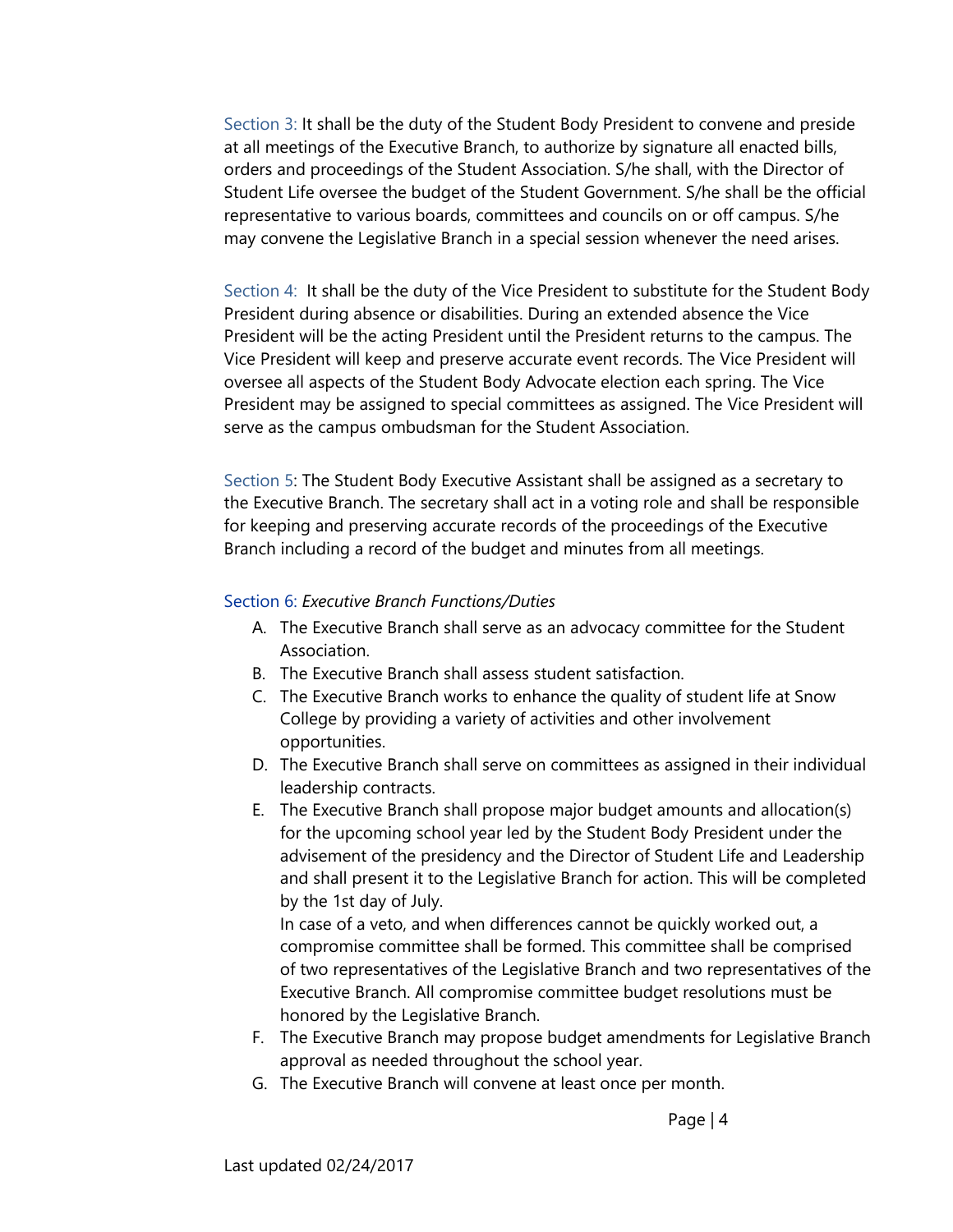H. All members of the Executive Branch will attend the regularly scheduled Student Body Advocate team meeting.

# **Article V: Qualifications and Selection of Student Body Advocates**

Section 1: No student shall be elected and/or appointed to office, or allowed to maintain office, unless s/he is an enrolled student in good standing at Snow College, and who has completed 12 on campus Snow College semester credit hours before taking office. Good standing shall be defined as not being under disciplinary sanctions at the time they apply for office. Student Body Advocates are required to maintain a cumulative grade point average of at least 2.75 to qualify for and remain in office and receive their scholarship.

Section 2: The term of elected and appointed Advocates is for the upcoming fall and spring semesters.

Section 3: All Student Body Advocates shall abide by the terms and conditions of their individual leadership contract. Said contract shall be signed upon election or appointment to office. Failure to abide by terms and conditions will result in removal from office and the Advocate may be required to pay back all or part of their scholarship.

Section 4: No Student Body Advocate shall hold two offices concurrently, elected or appointed.

Section 5: General elections for all elected Student Body Advocates shall be held no later than the third week of March. Declaration of candidacy, primary, and final elections shall be scheduled as such to make general elections possible by said day.

Section 6: The oath of office for all elected and appointed Student Body Advocates shall be administered by the incoming Student Body President after the receiving the oath from the outgoing President. The said oath shall be administered at an inauguration event or in the presence of two or more witnesses. Failure to take the oath of office shall create a vacancy in the office which shall be filled as provided in this Constitution. The oath shall be:

*I, (state your name), do solemnly affirm that I will faithfully execute the office of \_\_\_\_\_\_\_\_\_\_\_\_\_\_ and will, to the best of my ability, uphold and defend the Constitution of the Student Association of Snow College.*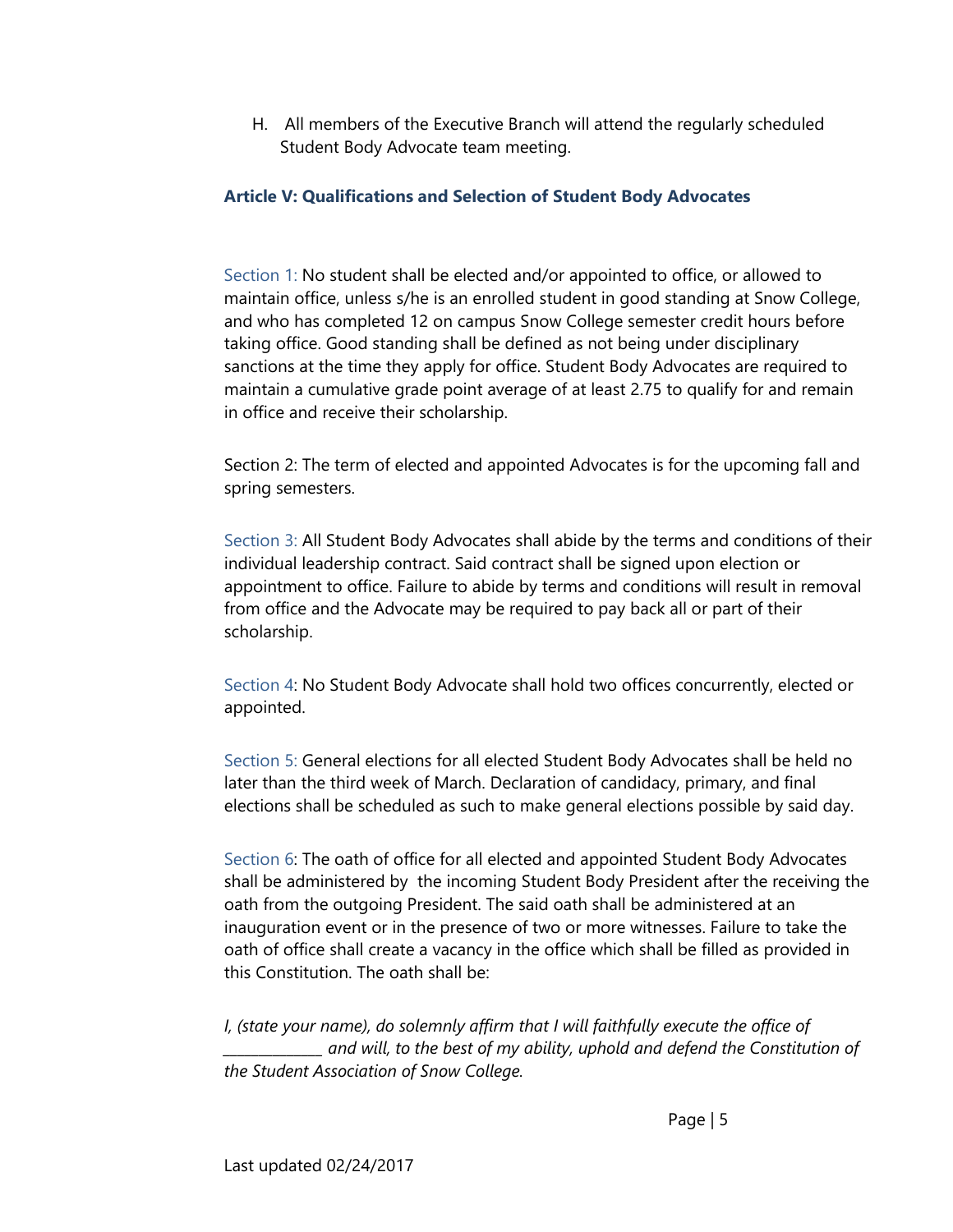Section 7: The term of office for all Student Body Advocates (elected and appointed) shall expire on the day of Commencement.

### **Article VI: Removal, Recall, and Impeachment**

#### Section 1: *Removal*

Any member of the Executive or Legislative Branch may be removed from office upon failure to maintain qualifications for office or failure to perform assigned duties, as outlined in this constitution and the Student Body Advocate Leadership Contract. Removal shall occur upon receipt of notification from the Director of Student Life or the Vice President for Student Success and the Student Body President.

#### Section 2: *Impeachment*

Any elected Student Body Advocate shall be subject to impeachment to be removed from office. Impeachment litigation may be brought against said elected Student Body Advocate upon failure to uphold their duties as outlined in this Constitution or the Student Body Advocate Leadership Contract. Any member of the Student Association may initiate impeachment litigation against said elected Student Body Advocate by means of an Impeachment Committee as detailed in the Impeachment by-Laws.

#### Section 4: *Recall*

A recall motion may be brought against any elected Student Body Advocate through a petition signed by at least 20 percent of the membership of the Student Association. Following validation of the petition by the Legislative Branch, a general vote of the student body must be held. A majority vote shall be necessary to remove an elected Advocate from office.

# **Article VII: Clubs**

Section 1: In order for a club and/or organization to be officially recognized by the Snow College Student Association it is required to comply with all the requirements outlined in the Snow College Club Handbook.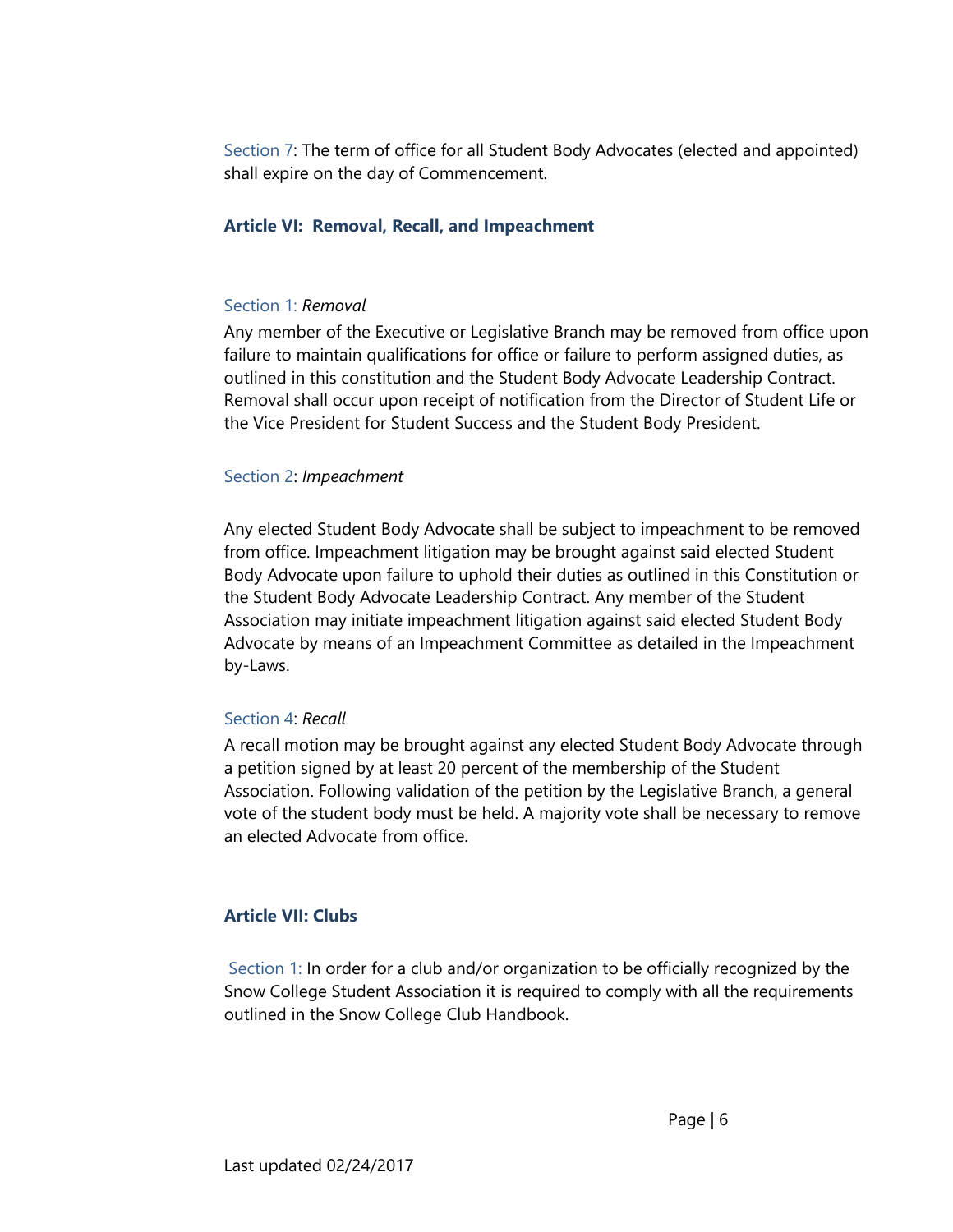## **Article VIII: Approval and Amendment of Student Association Constitution**

Section 1: No provision of this Constitution is to be considered in any way as binding upon Snow College administration legally established by the State of Utah, in such a manner as to restrict them in performance of their statutory duties or exercise of their rightful powers.

Section 2: Amendments to this Constitution may be proposed by (a) a two thirds approval by the Legislative Branch or (b) a petition signed by 20 percent or more of the members of the Student Association. Amendments proposed by either method will be approved by a majority vote from the Student Association during Student Body Advocate elections.

# **Constitution Amended 4/24/14**

All earlier Constitutions and copies thereof are hereby declared null and void.

## **Impeachment By-Laws**

### **Article I**: **Position:**

**Section 1:** Those subject to an Impeachment are any appointed or elected Student Body Advocate of the Student Association.

**Section 2:** Impeachment is defined as removal of office by trial that reviews allegations of misconduct among Student Body Advocates.

**Section 3:** The Snow College Richfield campus shall implement all Impeachment procedures according to Richfield Campus Constitution By-laws.

#### **Article II**: **Impeachment Requirements:**

**Section 1:** Intentional violation of contract, charter or constitution that does not constitute automatic removal as defined by the Student Association Constitution.

**Section 2:** Misconduct on or off the campus.

**Section 3:** Any actions or misconduct that a majority of the Student Body Advocates (elected and/or appointed) feel is worthy of Impeachment proceedings based on factual evidence of alleged misconduct.

# **Article III**: **Impeachment Due Process:**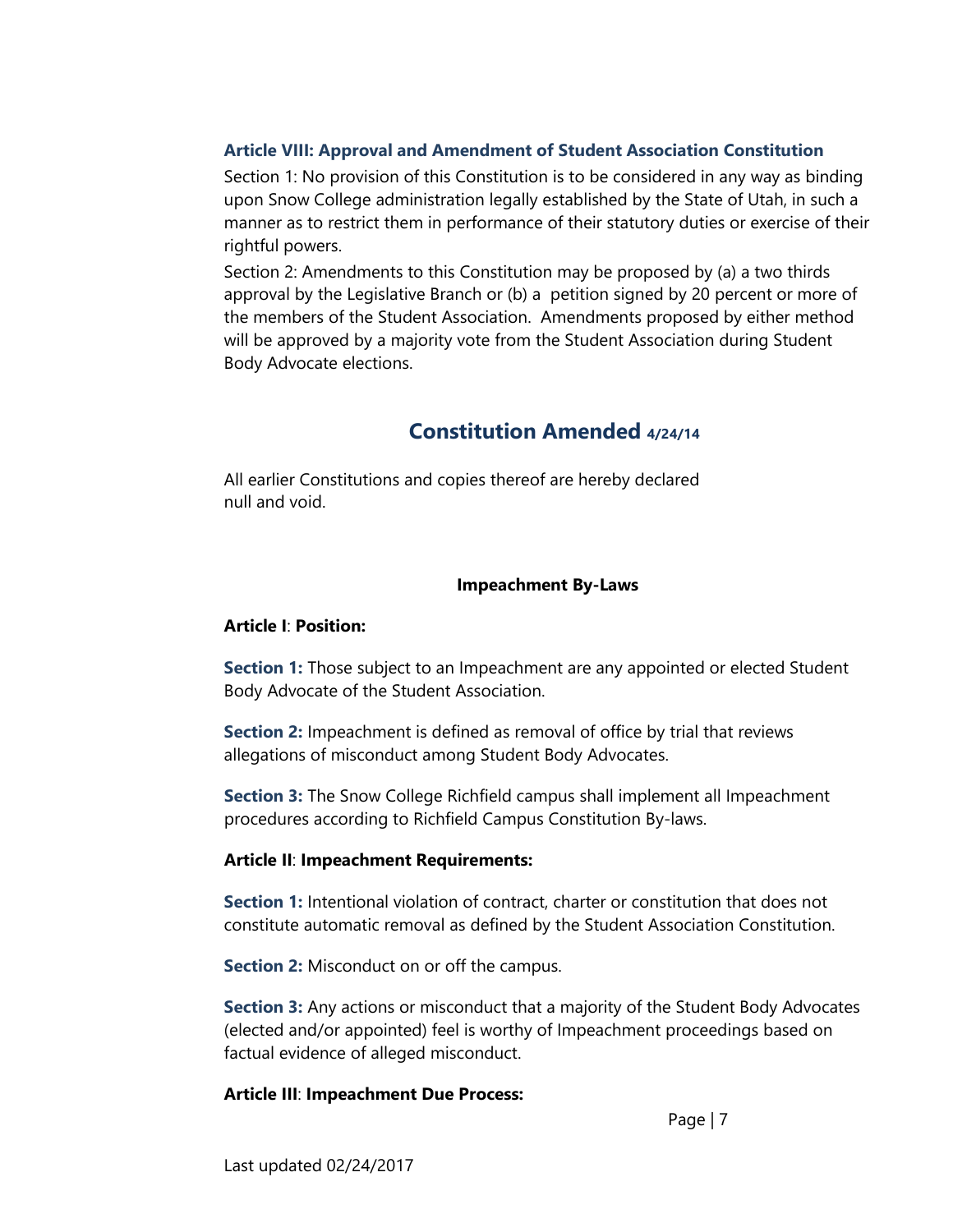**Section 1:** The decision to take impeachment action against any Student Body Advocate must be formally initiated through Articles of Impeachment and requires a unanimous vote by the membership body drafting the Articles of Impeachment.

**Section 2:** All impeachment meetings and decisions shall be conducted during regular business meetings. No impeachment proceeding shall take place in the form of an emergency meeting.

**Section 3:** Upon the presentation of Articles of Impeachment, an Impeachment Committee consisting of at least eight members shall be chosen by the Legislative Branch by means of random selection from either the Executive and/or Legislative Branches (such as the drawing of names from a hat). No one being considered for impeachment may be a member of the Impeachment Committee. The Impeachment Committee shall select one member of the committee to act as spokesman. The primary duty of the committee is to determine whether impeachment litigation is justified and should be carried out.

**Section 4:** The person on trial will be tried by the Impeachment Committee. A twothirds vote of the entire Impeachment Committee shall be necessary to remove any Student Body Advocate from their office.

**Section 6:** Upon an affirmative vote for impeachment, the appointed Impeachment Committee spokesperson must inform the accused within 24 hours of the decision and include all Articles of Impeachment.

**Section 7:** The accused may choose to resign from their position or to continue with an Impeachment Trial. Upon receipt of a letter of resignation, all impeachment proceedings are stopped and the Articles of Impeachment shall not be released to the public. Reasons for resignation shall be the sole communication of the resigning Advocates.

**Section 8:** Upon receipt of a letter supporting an impeachment trial, the Impeachment

Committee shall establish a trial date according to and honoring all impeachment deadlines.

#### **Article IV: Impeachment Trial**

**Section 1:** The Impeachment Trial shall take place between 5 to 10 academic days from the decision to proceed with said trial.

**Section 2:** The general student body must be informed of the impeachment decision at least two academic days prior to trial. It is recommended that this take place through a press conference or similar public meeting with Student Association